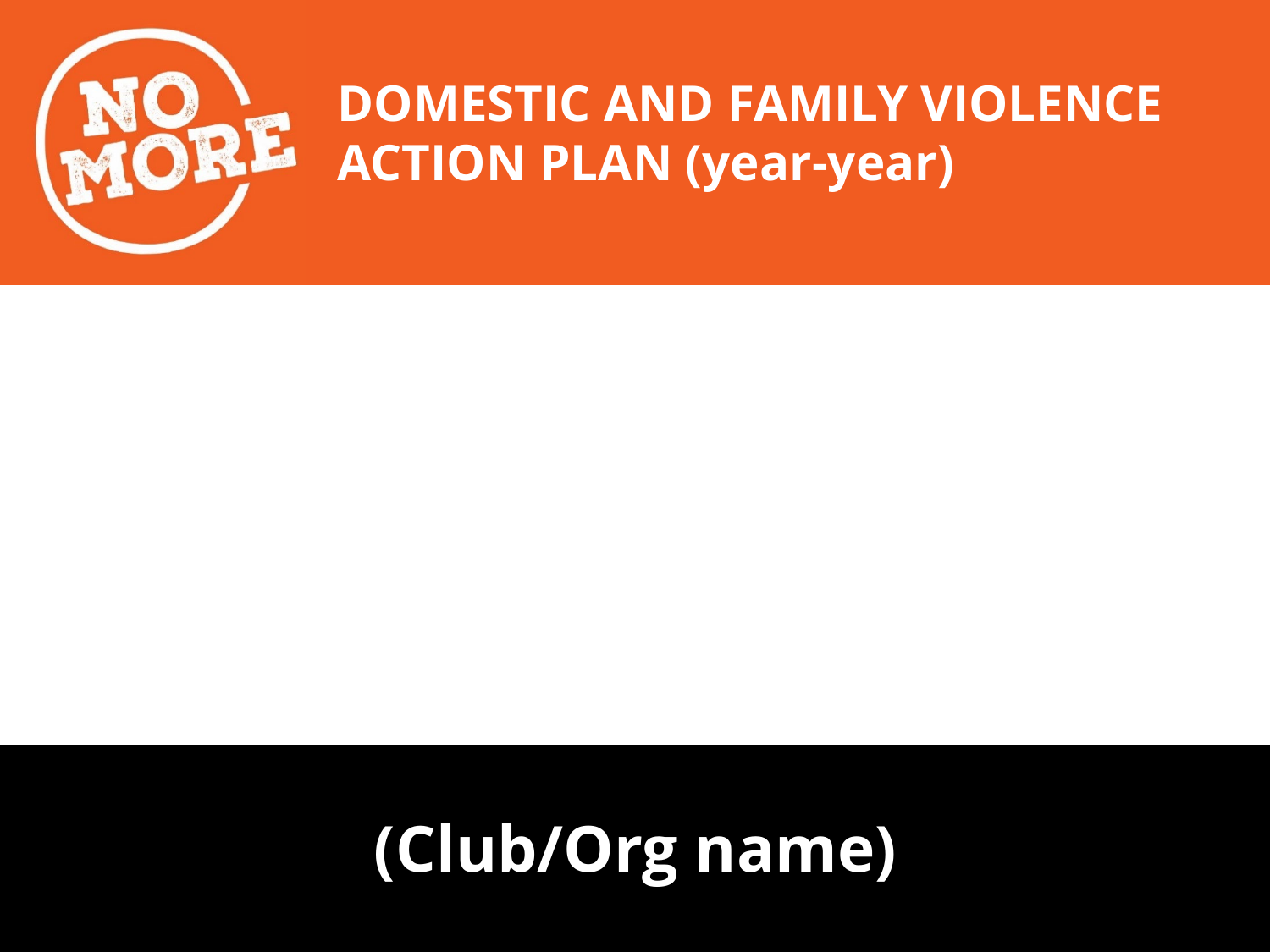

### **(Club/ORG) Say:**

Domestic, family and sexual violence affects women, men, children and families from all parts of Australian society. Sport is an integral part of Australian culture and sporting organisations play an important and influential role in educating and influencing our community to prevent domestic violence.

Violence includes all acts of violence - physical, sexual, domestic, emotional, mental, social, verbal, economic, spiritual, culturally abusive behavior, child abuse, elder abuse, and cyber bullying.

- We will not accept any acts of violence committed by our members or anyone associated with our Association.
- We will aim to educate and empower women, men and children to raise standards of behaviour and stand up against domestic, family and sexual violence.
- All members will treat all families and everyone in the community with respect, decency, courtesy and without violence or harassment.
- All members will treat our wives, partners, girlfriends and all women with respect and will not cause any form or acts of violence.

#### 1800 899 855 nomore.org.au

### CatholicCare N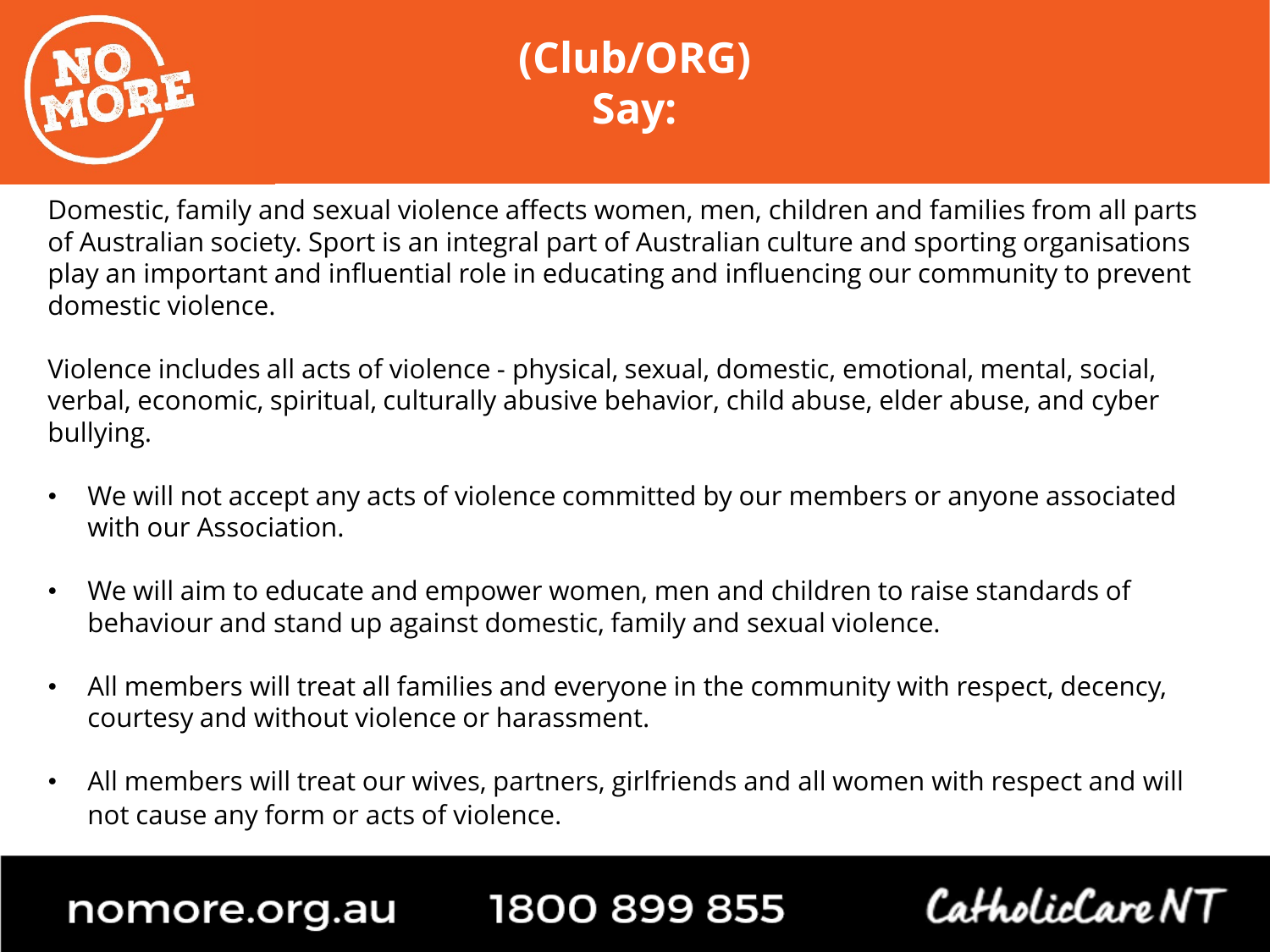

# **OUR PLAN**

| <b>Our objectives</b><br>are       | <b>What we commit</b><br>to                                                                                        | How we will do it                                                                                                                                                                                                                                                                                                                                                  | <b>Who is</b><br>responsible                                                                                   | When we<br>will do it                      | <b>Action &amp;</b><br><b>Date Taken</b> |
|------------------------------------|--------------------------------------------------------------------------------------------------------------------|--------------------------------------------------------------------------------------------------------------------------------------------------------------------------------------------------------------------------------------------------------------------------------------------------------------------------------------------------------------------|----------------------------------------------------------------------------------------------------------------|--------------------------------------------|------------------------------------------|
| <b>Raising</b><br><b>Awareness</b> | <b>Raising Awareness</b><br>for domestic and<br>family violence                                                    | We will participate in NO MORE rounds by linking arms<br>and wearing NO MORE merchandise/branding.<br>Domestic Violence will not be tolerated within our<br>sporting association. If a player/member has been<br>found to have committed Domestic Violence, the<br>situation will be reviewed immediately.<br>Leaders consistently reject violence and harassment. | Leadership,<br>players and<br>committee<br>members.<br>Leadership and<br>committee<br>members.<br>Supported by | Ongoing and<br>annually<br>As issues arise |                                          |
|                                    |                                                                                                                    | Possibly think about having a NO MORE round.                                                                                                                                                                                                                                                                                                                       | <b>NO MORE</b><br>Leadership                                                                                   | Ongoing                                    |                                          |
| <b>Education</b>                   | Educating and<br>informing<br>players/committee<br>on the issues and<br>drivers of Domestic<br>and Family Violence | We will engage with NO MORE to participate in<br>Domestic and Family Violence education sessions<br>We will ensure all our players/members are aware of<br>Mandatory Reporting requirements in relation to<br>Domestic and Family Violence.                                                                                                                        | Leadership,<br>Committee and<br>NO MORE staff<br>Leadership and<br>Committee                                   | Ongoing<br>Ongoing                         |                                          |
|                                    |                                                                                                                    | We will ensure all players know the appropriate<br>channels to make a complaint if they have any issues.                                                                                                                                                                                                                                                           | Leadership and<br>Committee                                                                                    | Ongoing                                    |                                          |
|                                    |                                                                                                                    | We will establish consistent internal and external<br>communication that promotes gender equality                                                                                                                                                                                                                                                                  | Leadership and<br>Committee                                                                                    | Ongoing                                    |                                          |

#### nomore.org.au

### 1800 899 855

### CatholicCare NT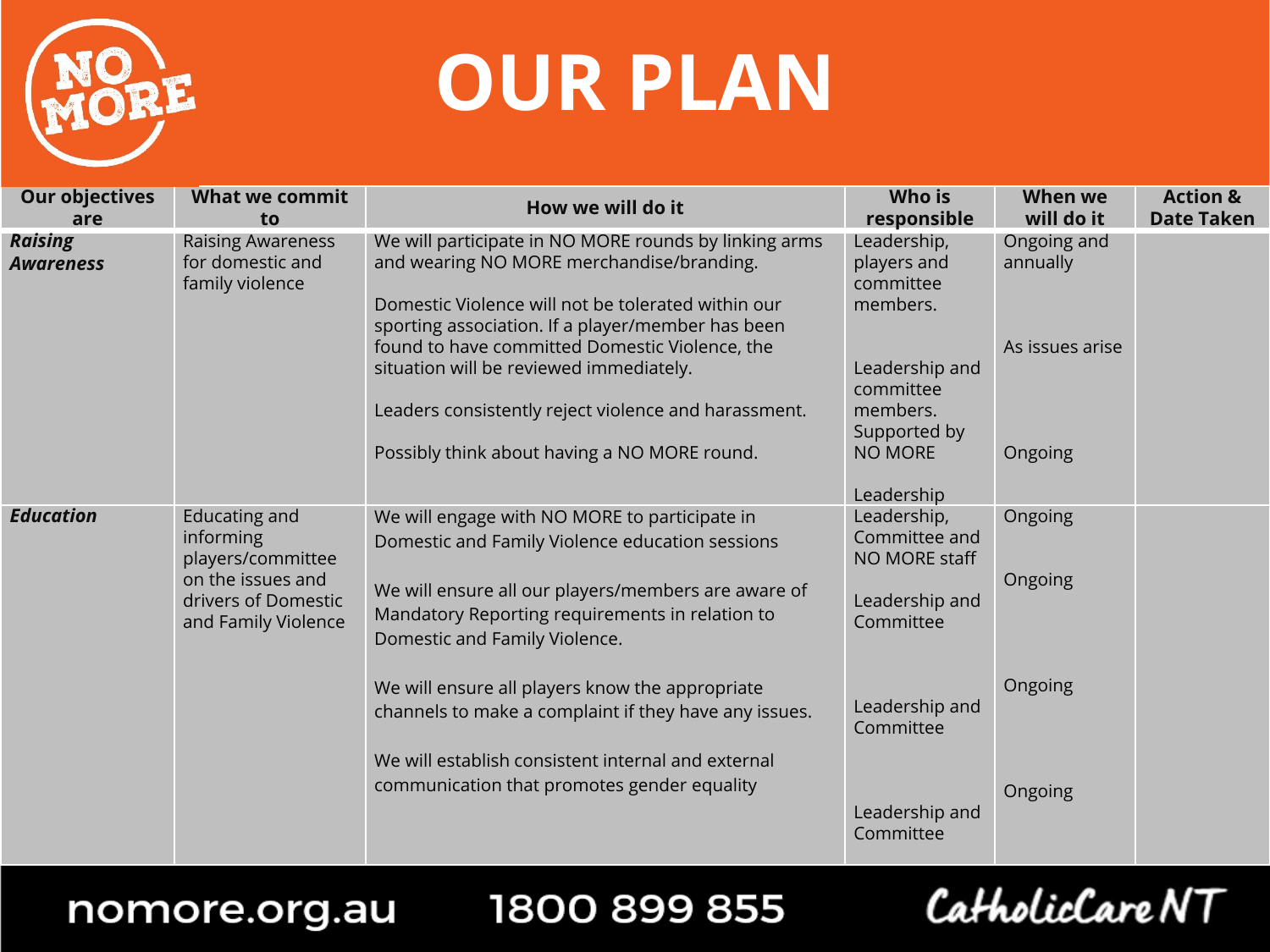

# **OUR PLAN**

| <b>Our objectives</b><br>are | <b>What we commit</b><br>to                                                                                      | How we will do it                                                                                                            | Who is responsible                                   | When we<br>will do it      | <b>Action &amp;</b><br><b>Date Taken</b> |
|------------------------------|------------------------------------------------------------------------------------------------------------------|------------------------------------------------------------------------------------------------------------------------------|------------------------------------------------------|----------------------------|------------------------------------------|
| <b>Respect</b>               | Ensuring all<br>opportunities within<br>the association are<br>gender equal                                      | We will aim to increase female engagement at<br>our club and in leadership positions.                                        | All players, members<br>and committee                | Ongoing                    |                                          |
|                              |                                                                                                                  | Player/Staff complaints are supported and<br>issues raised are taken seriously and dealt with<br>quickly                     | All players, members<br>and committee                | Ongoing                    |                                          |
|                              |                                                                                                                  | Sexism is challenged in the club/organisation<br>venues and staff who raise issues are not<br>ignored or penalised           | All players, members<br>and committee                | Ongoing                    |                                          |
|                              |                                                                                                                  | Sexist language, comments, jokes and images<br>are never acceptable in the club/office, at<br>functions, or in online spaces | All players, members<br>and committee                | Ongoing                    |                                          |
| <b>Review DVAP</b>           | Regularly reviewing<br>our impact,<br>achievements,<br>challenges and future<br>directions of the<br><b>DVAP</b> | We will review and update our DVAP at least<br>annually, with amendments made as<br>necessary.                               | Leadership,<br>Committee and NO<br><b>MORE</b> staff | Annually / As<br>necessary |                                          |

nomore.org.au

1800 899 855

### CatholicCare NT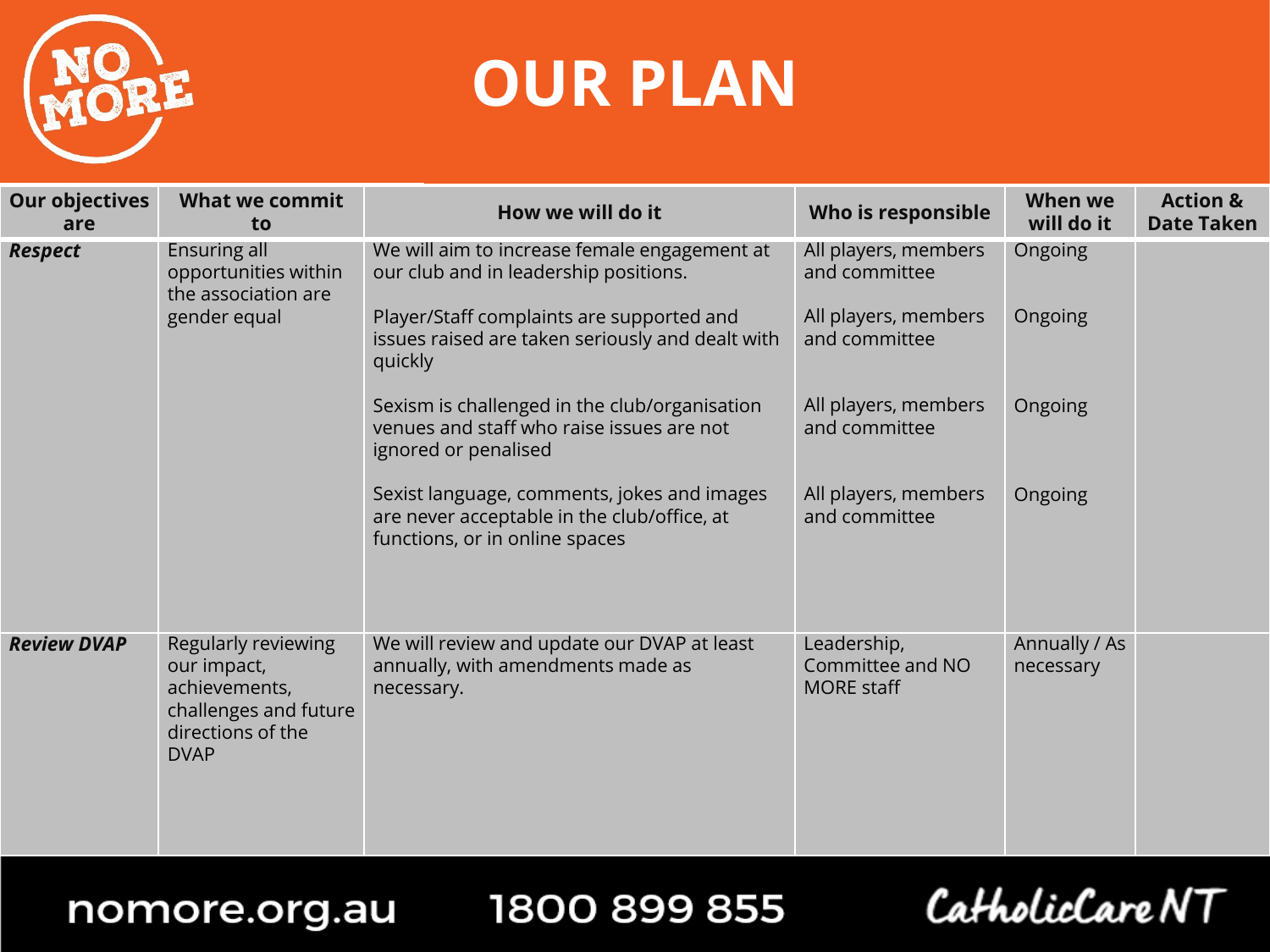

# **Player Signing Page**

nomore.org.au

1800 899 855

CatholicCare NT